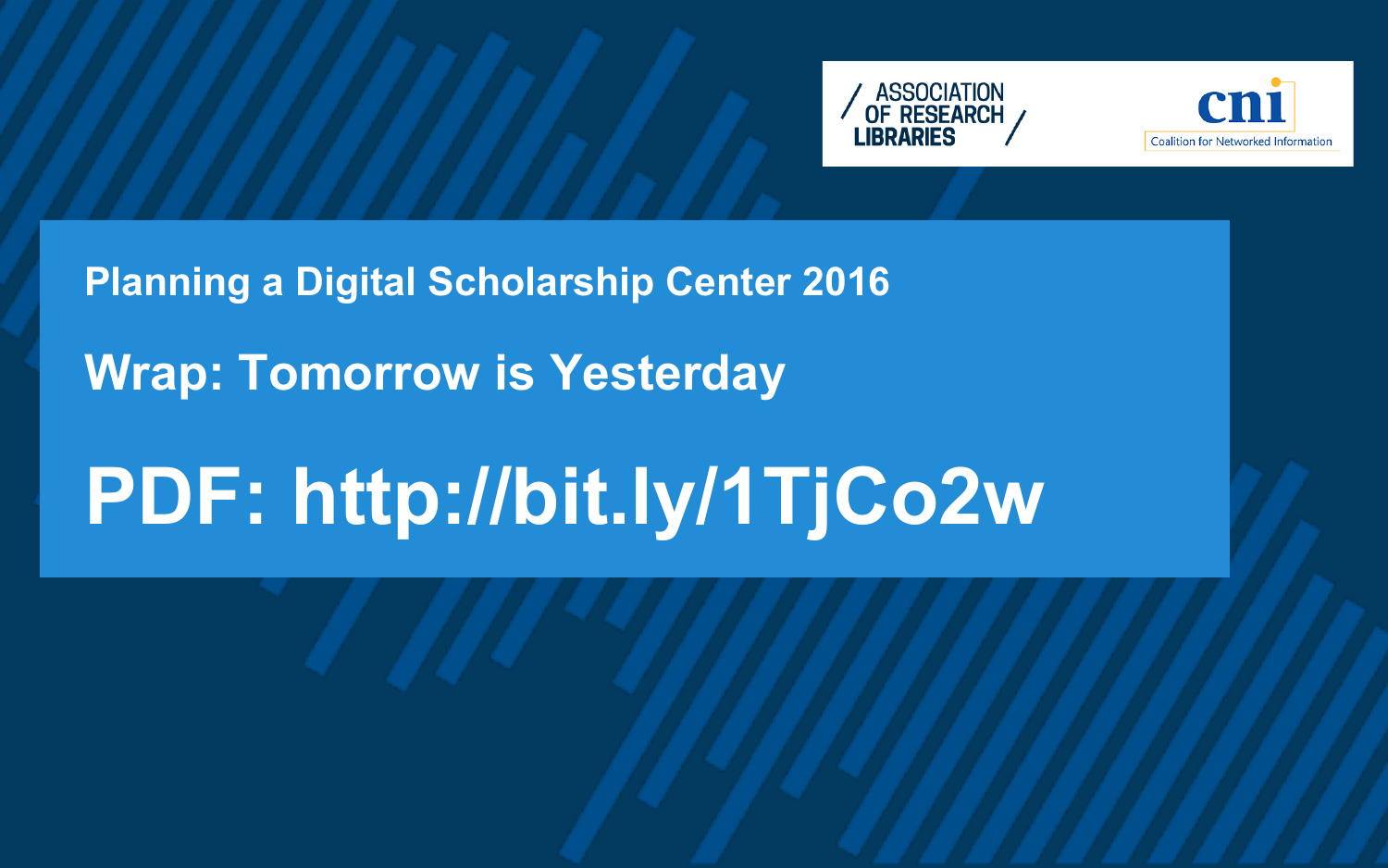#### I am NOT a Librarian…



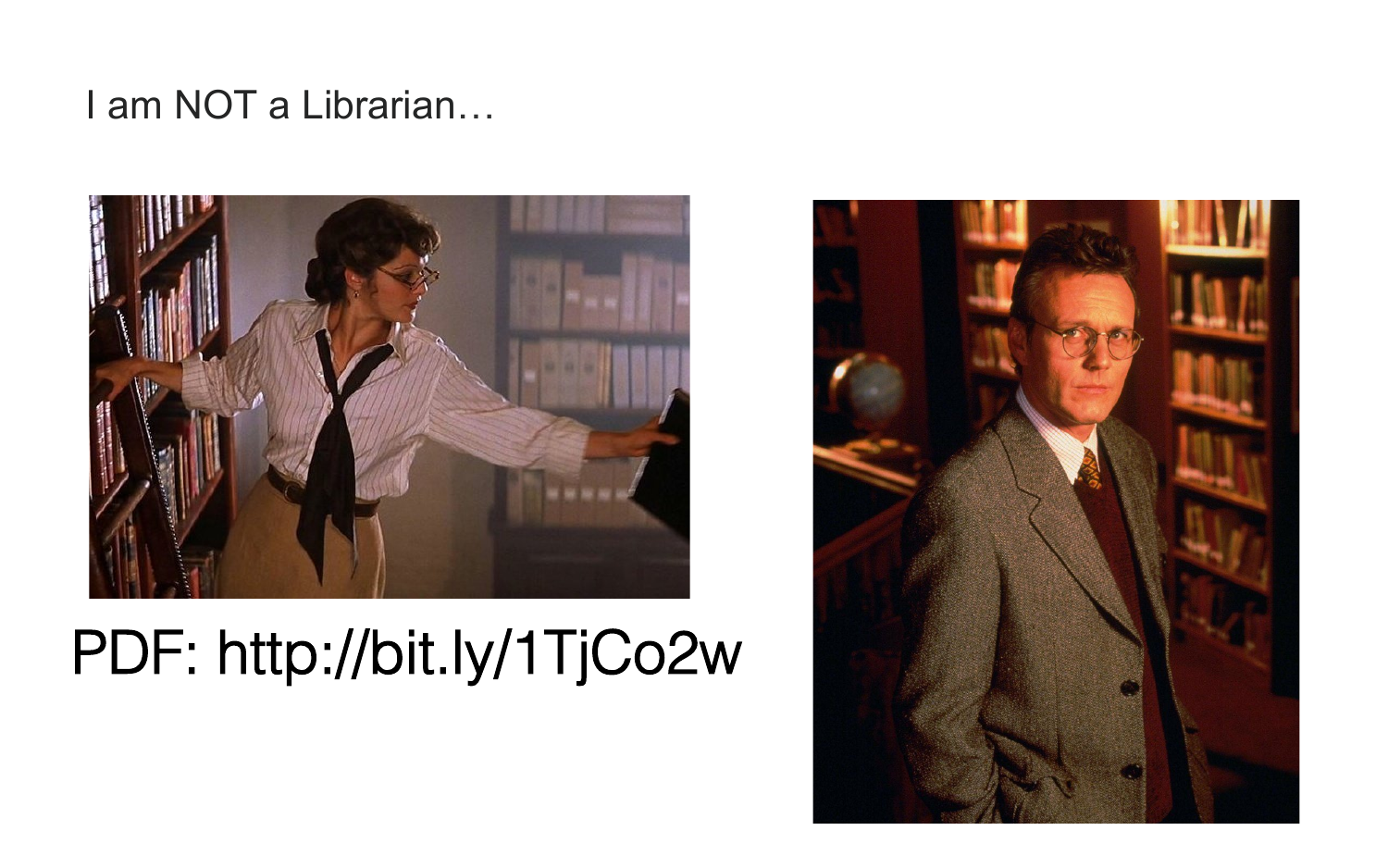### ARL and Digital Scholarship

- 1. Digital Humanities SPEC Survey and Kit (2011)
- 2. ARL Fall Forum 2015 Research Partnerships in Digital Scholarship for the Humanities and Social Sciences SPEC Survey on Supporting Digital Scholarship (DS SPEC Kit May 2016)
- 3. Working with CNI on this workshop
- 4. Ongoing Series of Digital Scholarship Profiles

http://www.arl.org/focus-areas/scholarly-communication/digitalscholarship-support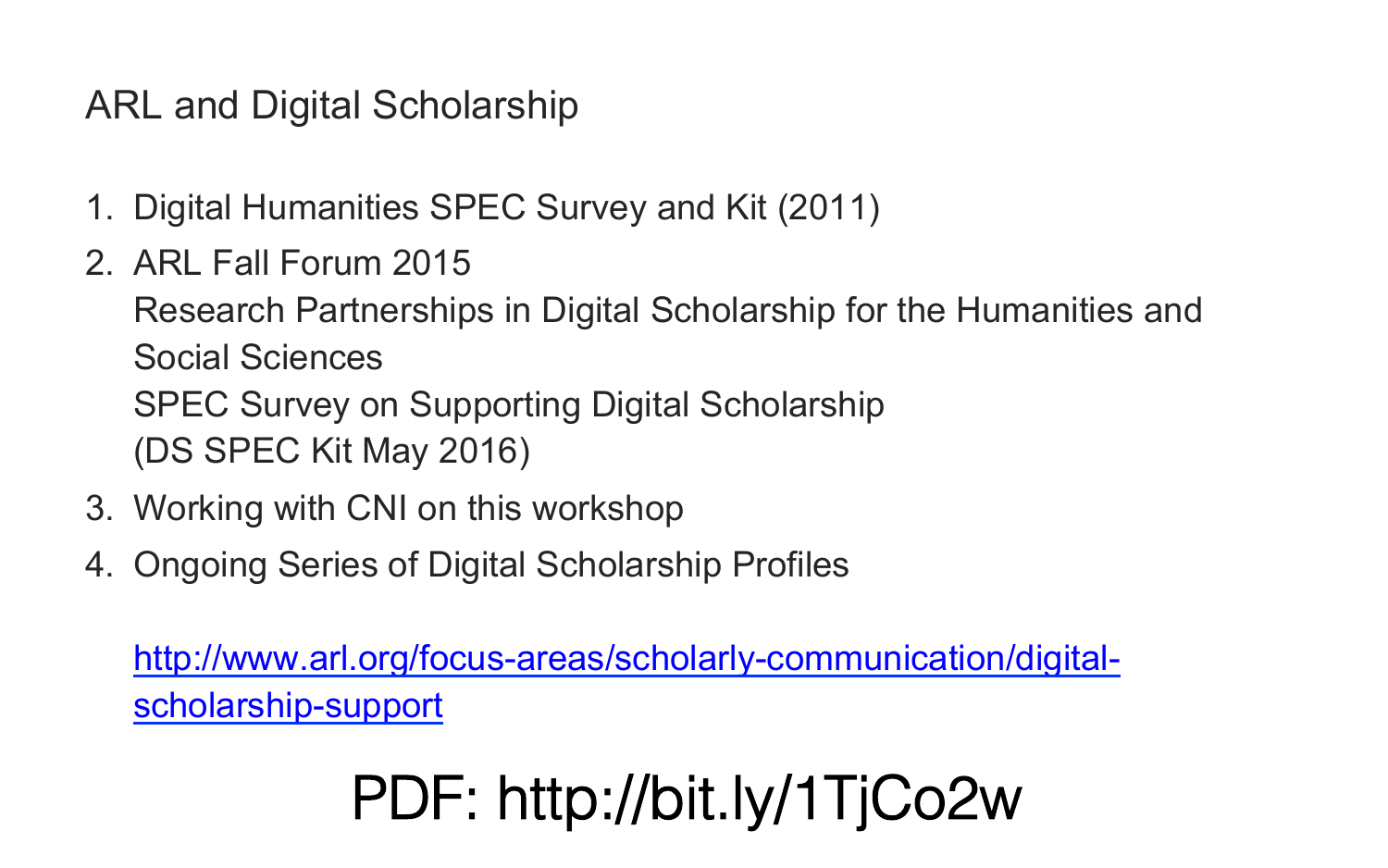#### Waves

- 1. First Wave (1960s mid-1990s): Humanities Computing DOS-based Text-Analysis Programs Text Encoding Initiative E-Text Centers (20 by 1994)
- 2. Second Wave (mid-1990s 2010)
- 3. Third Wave: YOU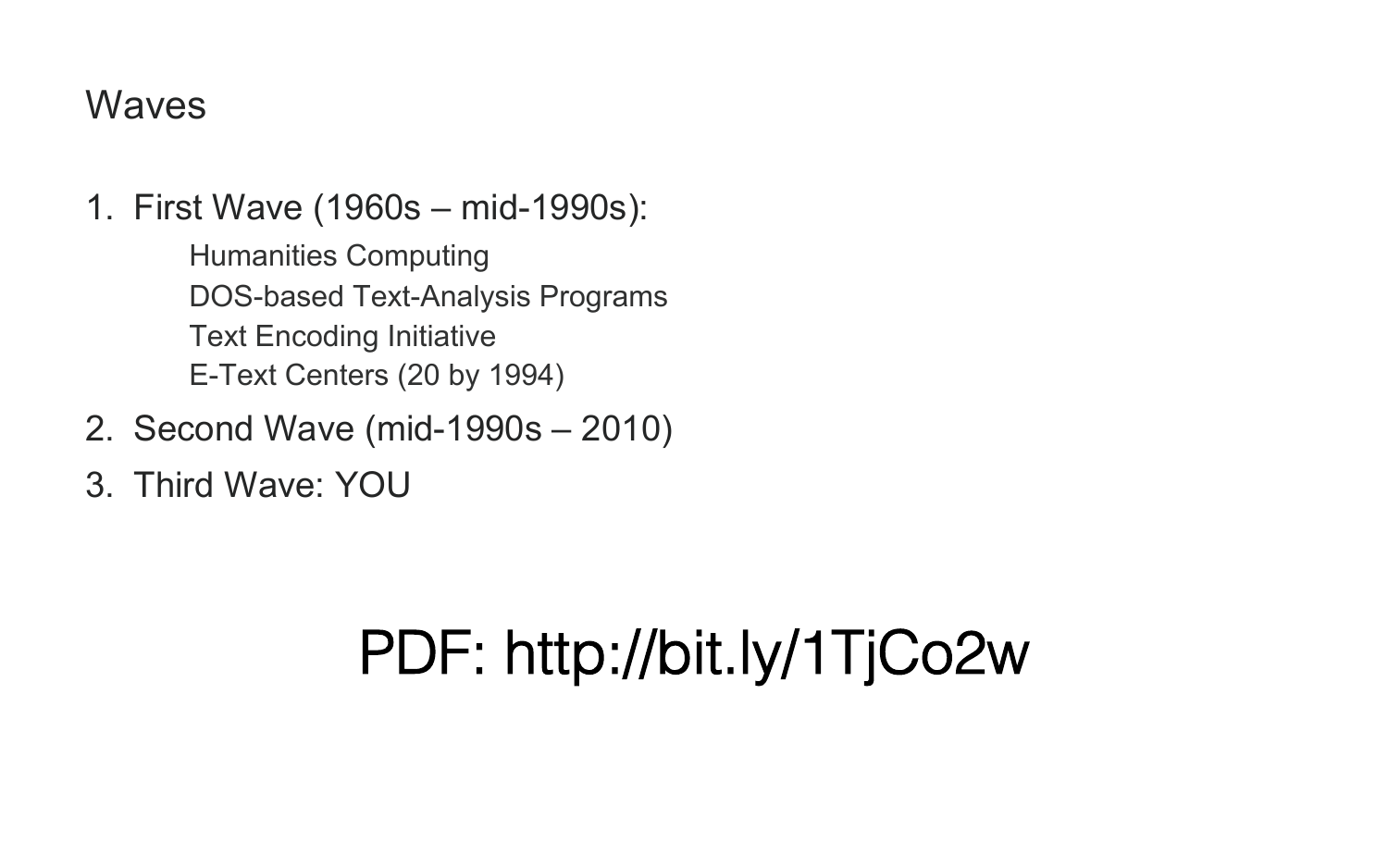### The Third Wave



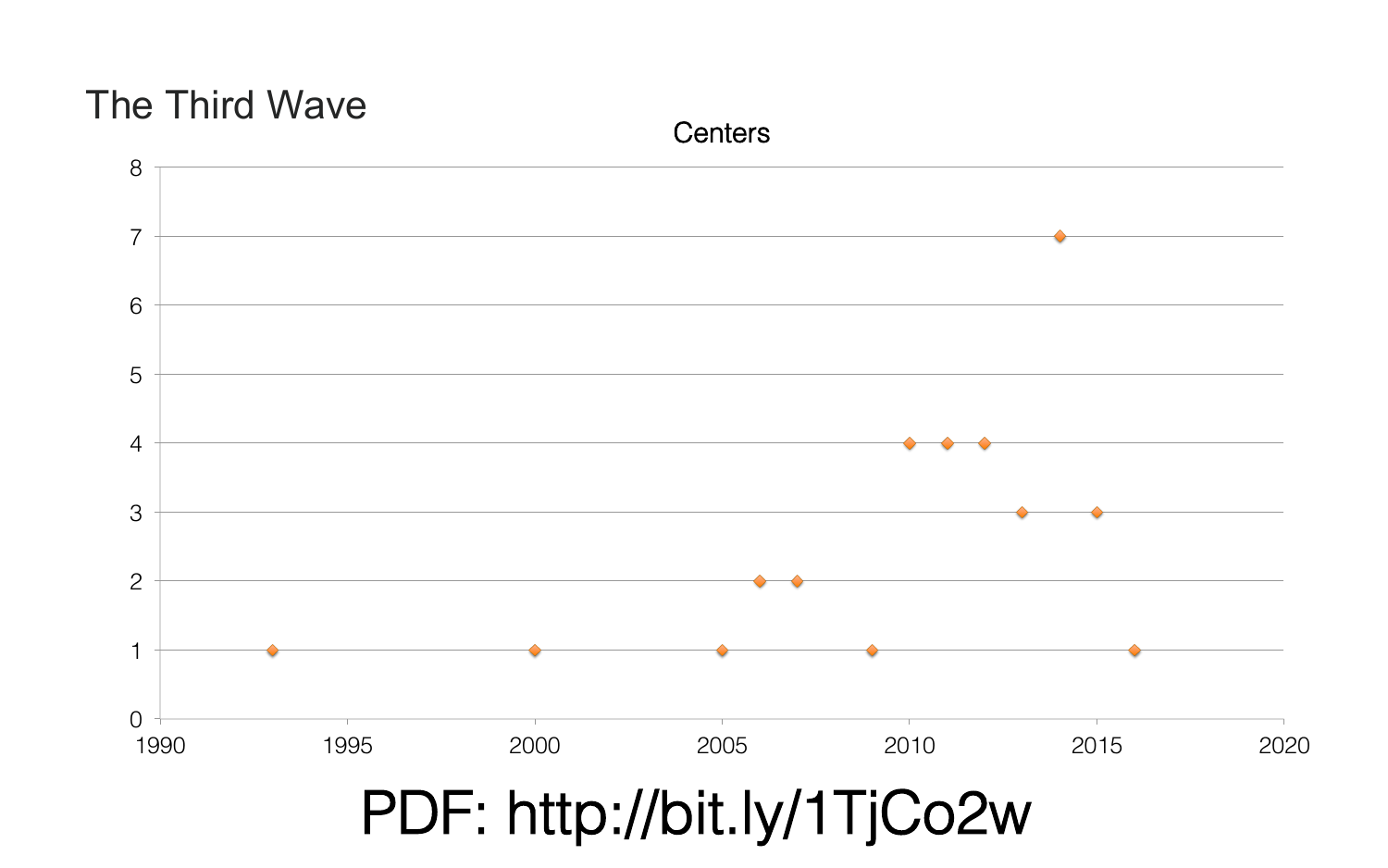### So what are you doing in Libraries?

- Digitization of Analog Materials
- Imaging and Reformatting
- Digital Preservation
- Metadata Creation
- Digital Collections
- Digital Exhibits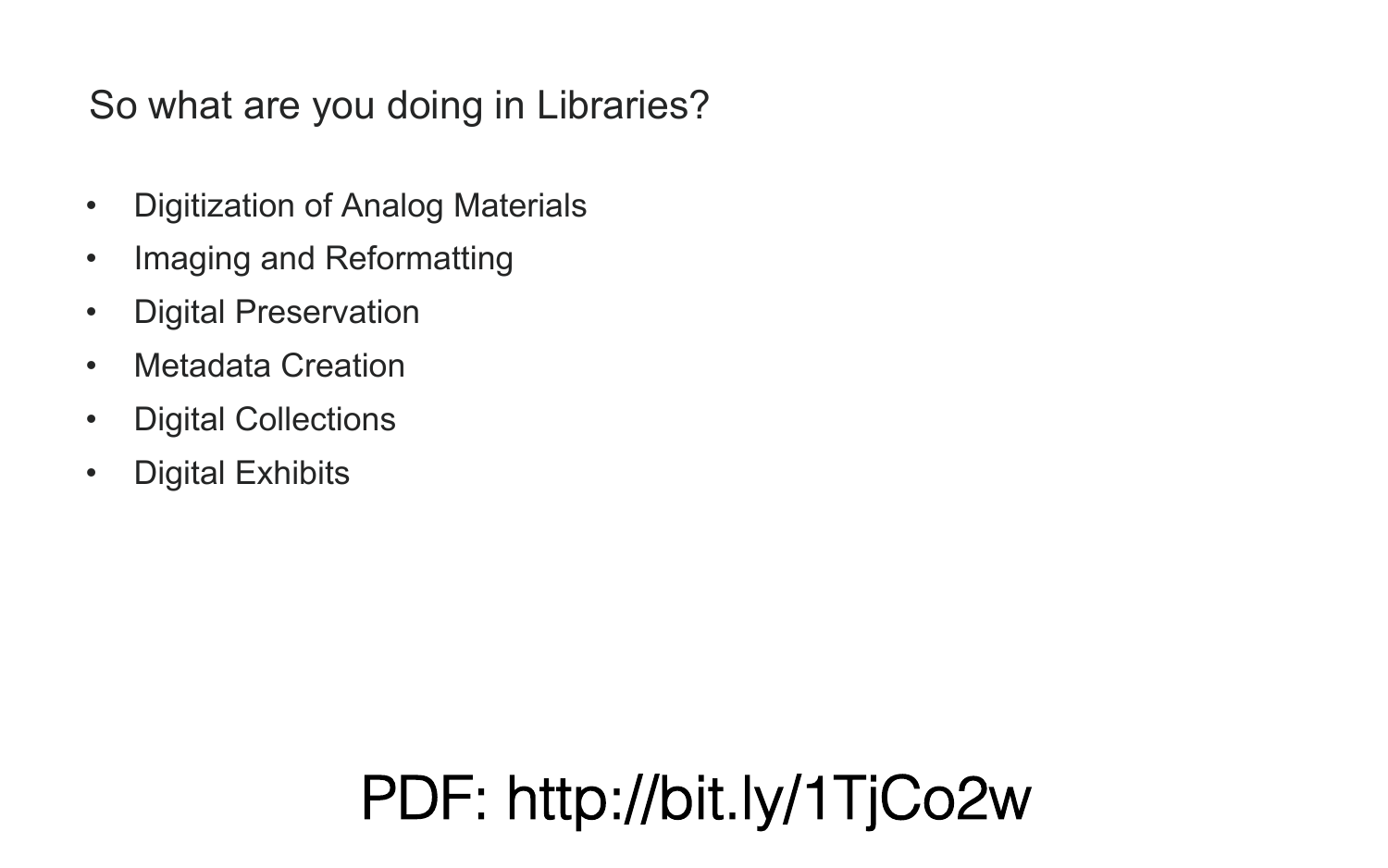### So what are you doing in Libraries?

- Digitization of Analog Materials 97%
- Imaging and Reformatting 97% •
- Digital Preservation 95% •
- Metadata Creation 94% •
- Digital Collections 94% •
- Digital Exhibits 92%

|           | • GIS and Digital Mapping           | 89% |
|-----------|-------------------------------------|-----|
| $\bullet$ | <b>Data Curation and Management</b> | 89% |
| $\bullet$ | <b>Digital Publishing</b>           | 85% |
| $\bullet$ | <b>Project Planning</b>             | 84% |
| $\bullet$ | <b>Project Management</b>           | 84% |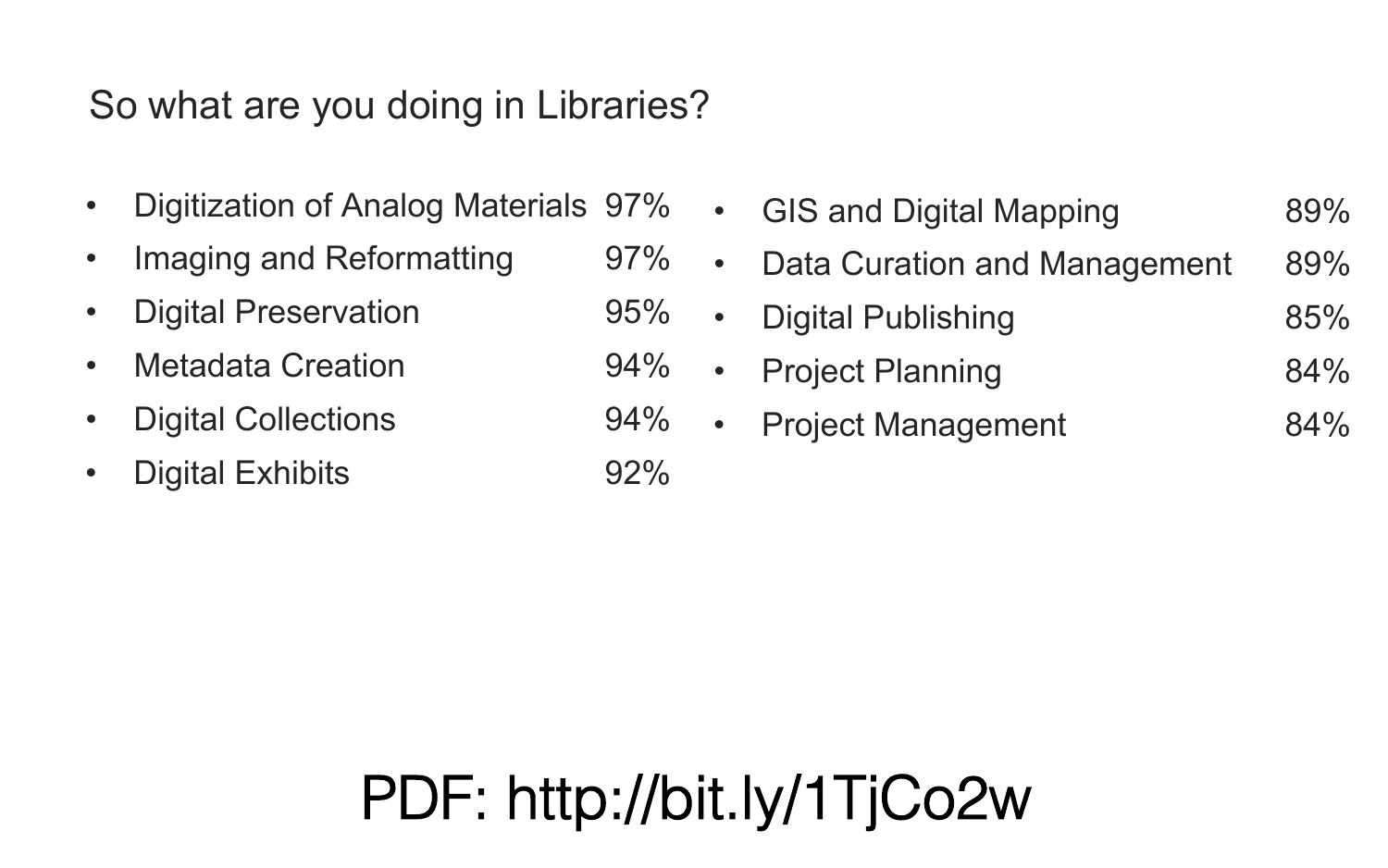#### What are some of the Units?

Who should your DS Center plan to coordinate with? Single Department or Unit (72% of Libraries – one or more units)

- Digital Collections
- Special Collections
- Scholarly Publishing
- **Branch or Discipline Library**
- Other Campus Units

Work, even with the best funded centers, requires some level of coordination and coherence. Many smaller or les well funded institutions rely on distributed DS support with a Center as a coordinating hub and space within which teams can meet.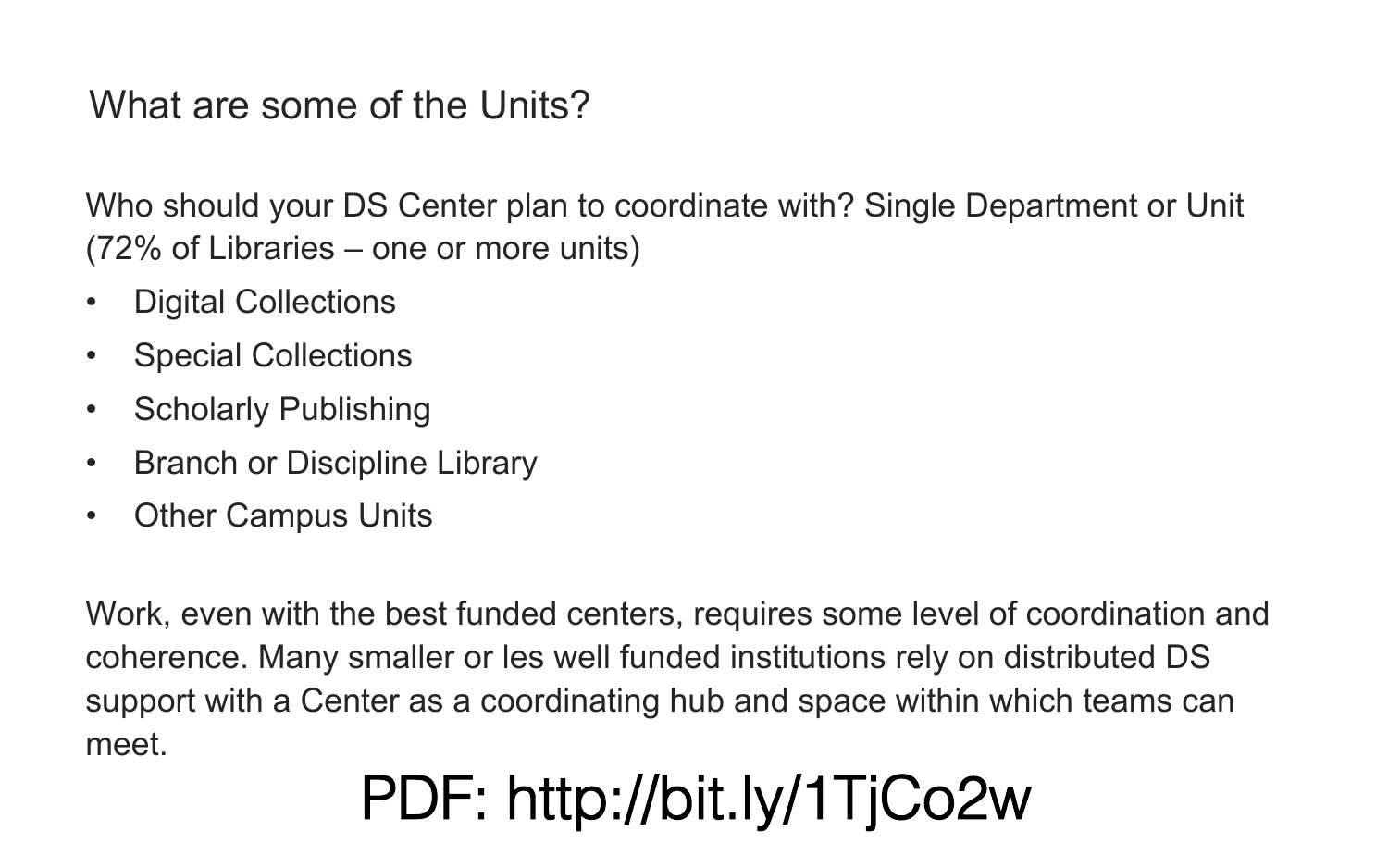Remaining Concerns?

1. You have already talked about: Sustainability, Coordination and Capacity, Recognition: research and collaboration

2. Capacity:

for some: Virtual Teams:

http://vadhconsortium.org/

regional: Georgia + Southeast; Southern California

- 3. The Digital Scholarship Center is NOT the Press
	- They do need to coordinate, collaborate, enhance each other
	- can the Press be a "safety net"